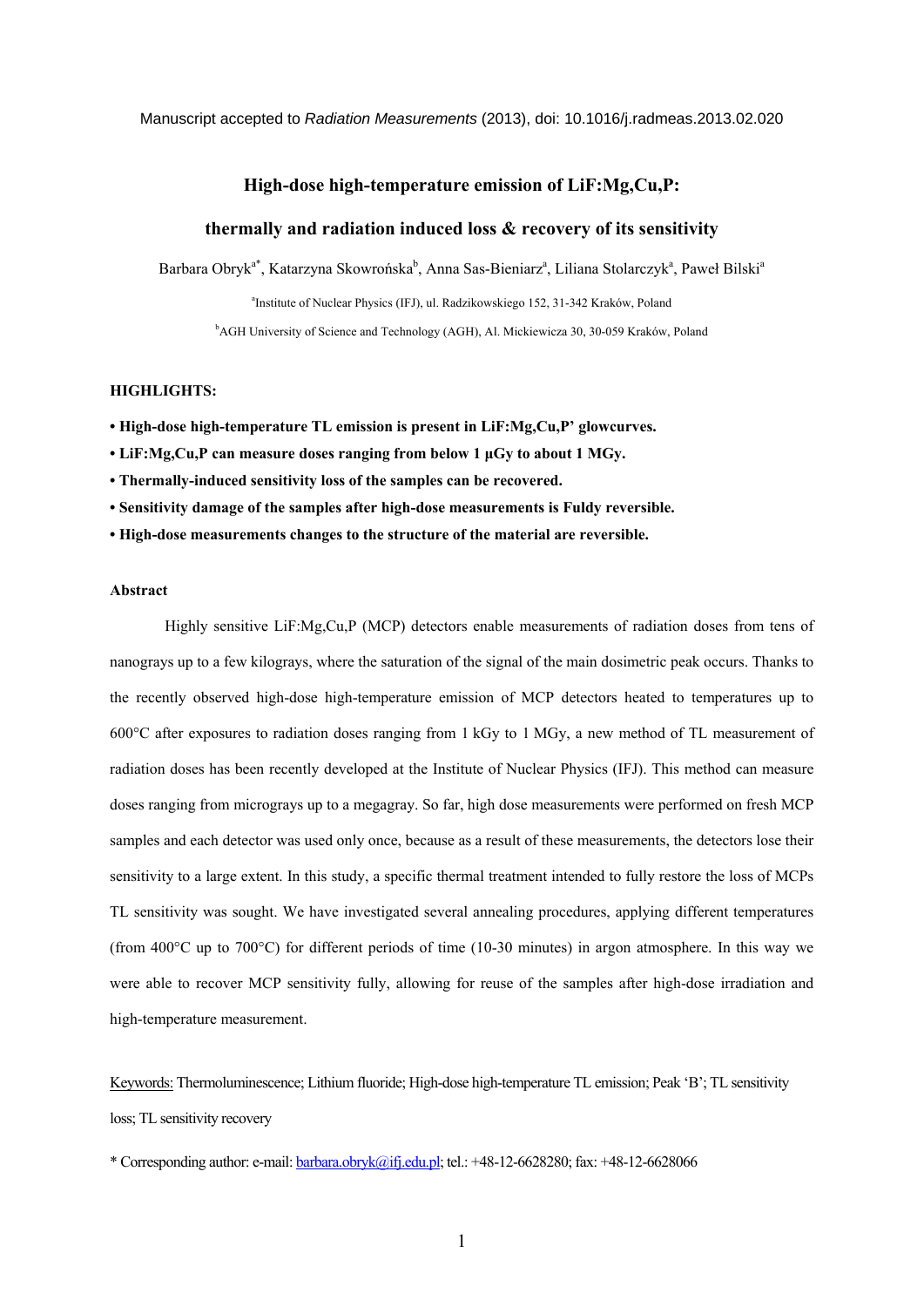### **1. Introduction**

One of the well known advantages of thermoluminescent (TL) detectors made of lithium fluoride doped with magnesium, copper and phosphorus is their very high sensitivity to ionizing radiation (Horowitz, 1993; Bos, 2001; Bilski, 2002). LiF:Mg,Cu,P (MCP) detectors enable measurements of radiation doses from tens of nanograys up to a few kilograys, when the total saturation of the signal of the so-called main dosimetric peak (at about 220°C) occurs (McKeever et al., 1995).

Only recently, at the Institute of Nuclear Physics (IFJ), the quite unexpected properties of MCP detectors at high (Bilski et al, 2007) and ultra-high doses (Bilski et al., 2008b; Obryk et al., 2009) have been observed. Significant changes of the glow-curve shape occur for doses higher than a few kilograys and the most important finding is that a new, intense peak appears for doses above 30 kGy (see Fig. 1). This peak, denoted as peak 'B', is well separated from the rest of the glow-curve and located at temperatures exceeding 400°C. After this discovery, comprehensive measurements of MCP detectors response to high doses of various radiation types: e.g. photon (Obryk et al., 2009), electron (Bilski et al., 2010), proton (Obryk et al., 2010a) and thermal and epithermal neutron (Obryk et al, 2011a), were completed (see Table 1). All the results showed the presence of the peak 'B' in the glowcurves of detectors exposed to radiation doses higher than 30 kGy.



Fig. 1. MCP glow-curves resulting from gamma irradiation (<sup>60</sup>Co source at KAERI) for the dose range 1 kGy-500 kGy.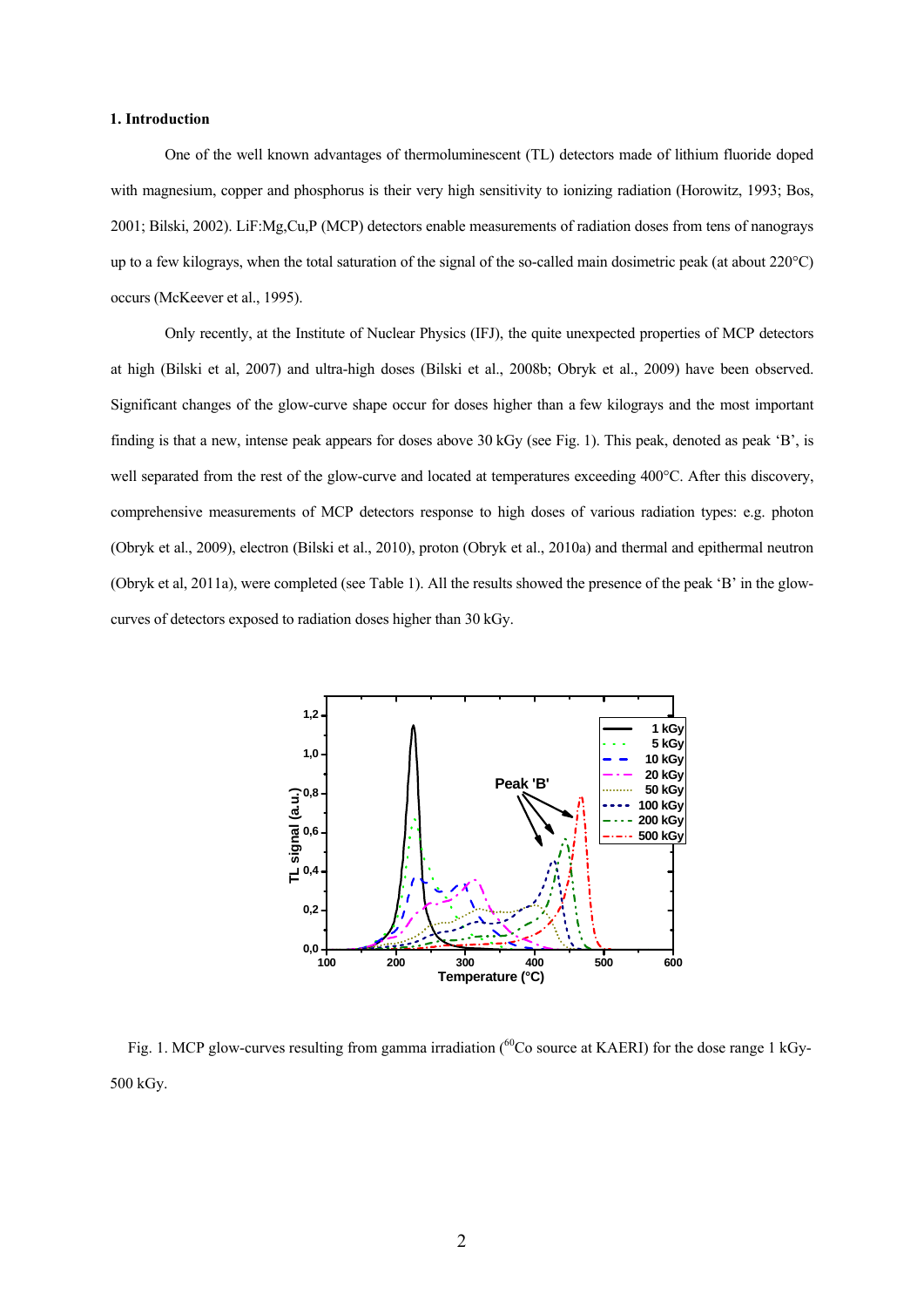| Radiation      | Radiation energy     | Dose/Fluence range                        | Reference                  |
|----------------|----------------------|-------------------------------------------|----------------------------|
| type           |                      |                                           |                            |
| Gamma          | $1.25$ MeV           | $1$ Gy - $1$ MGy                          | Bilski et al. 2007, 2008b; |
|                |                      |                                           | Obryk et al, 2009          |
| Electron       | $6$ MeV, $10$ MeV    | 5 kGy - 1 MGy                             | Bilski et al. 2010;        |
|                |                      |                                           | unpublished results        |
| Proton         | $25$ MeV, $24$ GeV/c | $1$ Gy - $1$ MGy                          | Obryk et al. 2009;         |
|                |                      |                                           | Obryk et al. 2010a         |
| <b>Neutron</b> | Thermal & epithermal | $3x10^{11} - 3x10^{15}$ n/cm <sup>2</sup> | Obryk et al. 2011a         |

**Table 1. Qualities, energies and dose ranges of radiation used for tests of high-dose high-temperature emission of LiF:Mg,Cu,P detectors** 

Although high-dose high-temperature emission was found to be present in MCP' glow-curves after irradiation with all radiation qualities, also following irradiation in mixed fields, the mechanism leading to the peak 'B' occurrence is still under investigation. A recent study of peak 'B' spectra is analysed by Gieszczyk et al. in this issue.

On the basis of this newly discovered behaviour of MCP at high and ultra-high doses, a method of TL measurement of radiation doses ranging from micrograys up to a megagray has been recently developed at the IFJ (Obryk et al., 2010b, 2011b; Obryk, 2012). For dose measurement up to 1 kGy we exploit routine TL dosimetry which uses main dosimetric peak (peak 4) intensity, applying experimentally determined correction functions in the region of its sublinearity (Obryk et al., 2008). For doses higher than 1 kGy where significant changes of the glowcurve shape were observed the method is based on the percentage of TL signal in different temperature ranges. A parameter called the Ultra-High Temperature Ratio (UHTR) was defined in order to quantify the observed changes of the MCP glow-curve shape at very high doses and very high temperatures, which allows measuring the absorbed dose in the range from 1 kGy to 1 MGy (Bilski et al., 2010; Obryk et al., 2010a). This dosimetric method was tested in a range of radiation qualities, such as gamma radiation, electron and proton beams, thermal neutron fields and high-energy mixed fields around the Super Proton Synchrotron (SPS) and the Proton Synchrotron (PS) accelerators at CERN (the European Organization for Nuclear Research) (Obryk et al., 2008, 2011b). This method allows for ultra-high dose range (at least twelve orders of magnitude) measurement with a single MCP detector. It can be used for dosimetry at high energy accelerators, thermonuclear fusion technology facilities and has great potential for accident dosimetry in particular. A number of dosimetric sets with TL detectors are currently used around the Large Hadron Collider (LHC) at CERN.

So far, high dose measurements were performed on fresh samples and each detector was used only once, because the detectors lose their sensitivity to a large extent as a result of these measurements. The main reason is the well-known feature of LiF:Mg,Cu,P detectors: sensitivity loss when heated beyond about 270°C (Oster et al. 1993, 1996, Bilski et al.,1997, Ben-Amar et al., 1999). It was also reported by Meijvogel and Bos (1995) that high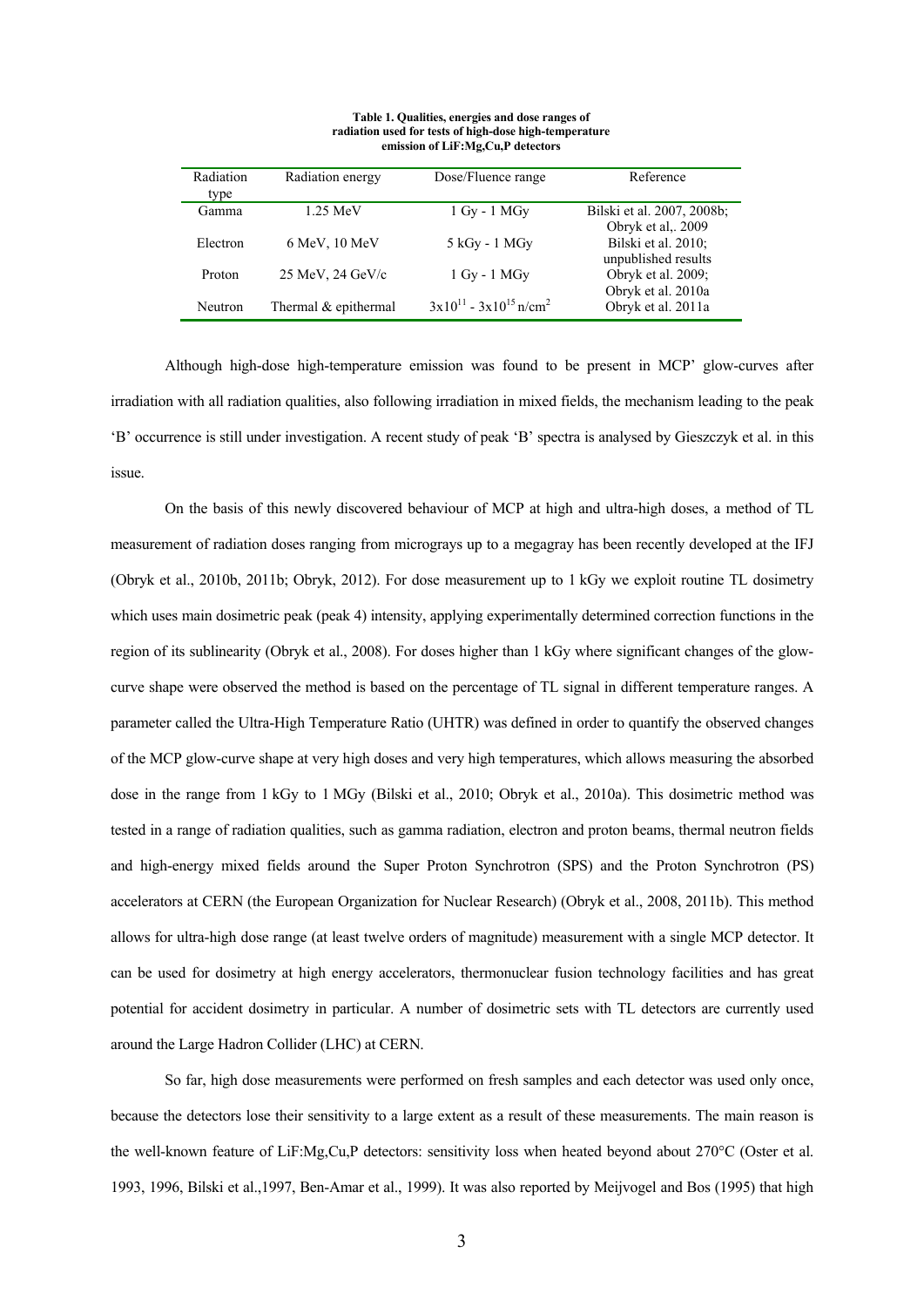temperature readout is causing both reversible and irreversible changes of the sensitivity of the material. Also, high doses of radiation usually have some influence on various properties of the samples, among them their sensitivity (Cai et al., 1994, Bilski et al., 2008a). Following high-dose high-temperature measurements these two effects are entangled.

In this study, a specific thermal treatment intended to fully restore the loss of MCPs TL sensitivity was sought. We were encouraged by our preliminary observation that readout up to 600°C caused smaller loss of samples' sensitivity than readout up to 400°C, which is generally in accordance with the results of Tang et al. (2000) who showed that the change in glow-curve structure and the loss of TL sensitivity, as a consequence of annealing between 260°C and 400°C, can be recovered fully by annealing at 720°C for 30 min in a nitrogen atmosphere followed by the standard anneal of 10 min at 240°C.

#### **2. Materials and methods**

Over one thousand of highly sensitive MCP detectors, made using the sintering technique were prepared for the tests. All detectors used were of typical size: 4.5 mm diameter and 0.9 mm thickness. Detectors were produced at the Department of Radiation Physics and Dosimetry of the IFJ and belonged to one production batch with TL sensitivity homogeneity below 5%.

At each stage of the experiment the standard annealing cycle was applied: for freshly produced detectors two-phase heat treatment - 260°C for 10 minutes followed by 240°C for 10 minutes, with fast cooling using a thick metal block after each phase, while for detectors used previously one-phase heat treatment only - 240°C for 10 minutes followed by fast cooling. The individual response factor (IRF) has been also determined for each freshly produced detector using its total TL response. Irradiations have been carried out at the Secondary Standards Dosimetry Laboratory (SSDL) of the IFJ with Cs-137 source.

All readouts were performed using the MICROLAB Manual Reader-Analyzer RA'94, with a bialkali photomultiplier tube and violet filter (BG-12). Detectors were readout in argon atmosphere with a linear heating rate of 2 K s<sup>-1</sup>. All high-temperature annealing were also carried out in argon atmosphere to avoid oxidizing of detectors' surface.

To quantify the observed changes of the glow-curve two methods of analysis have been applied. The first one consists of analysis of the main peak height, the main peak signal integral in the range of 200-230°C (integral 1), integral of the 'tail' of the glow-curve calculated in the range of  $230{\text -}275^{\circ}\text{C}$  (integral 2), the total TL signal (for the range 150-275°C), and also the ratio of integral 1 to integral 2 which we have called 'shape'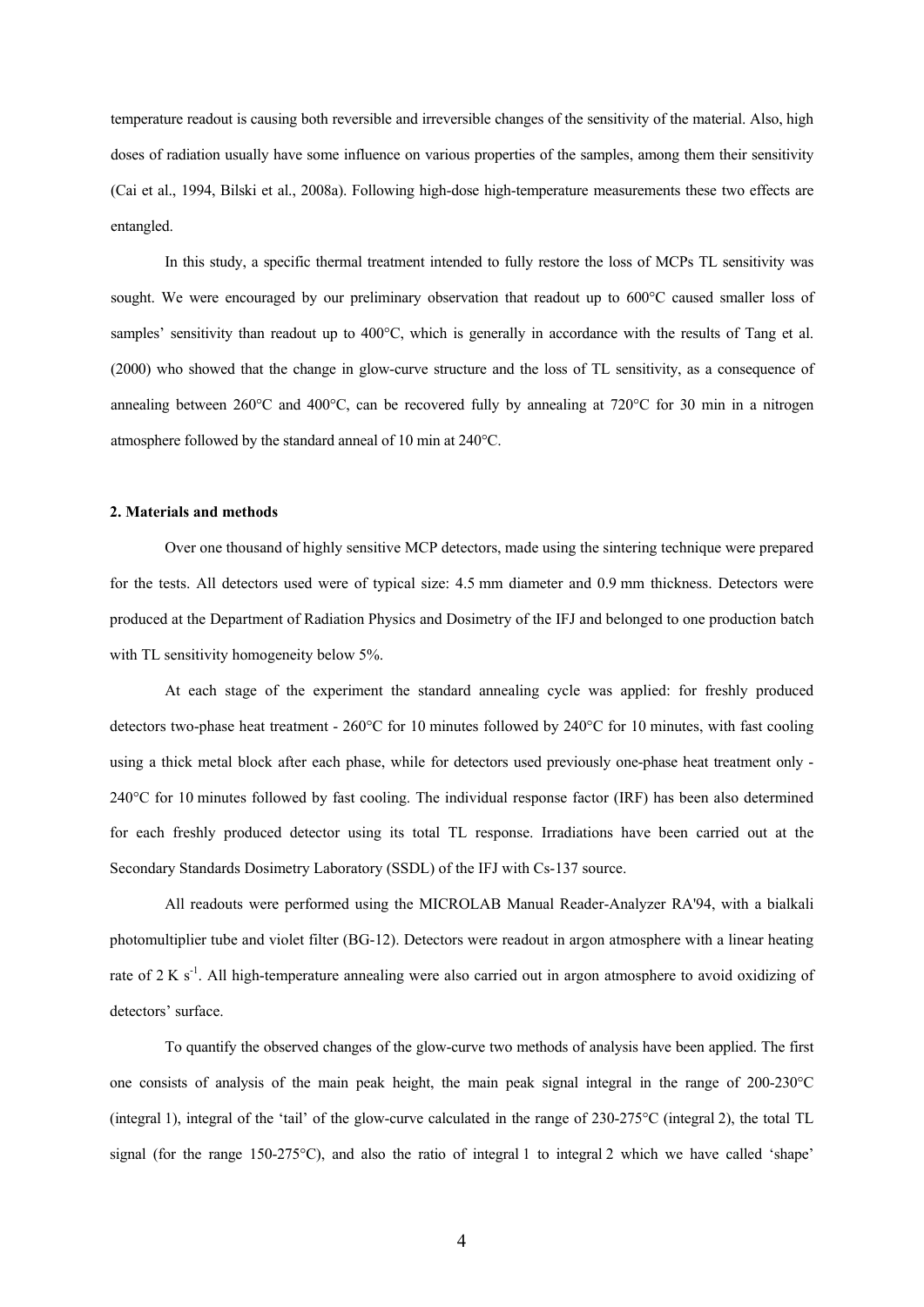parameter. The second method applied was deconvolution of all resulted glow-curves into five peaks by the GlowFit (Puchalska & Bilski, 2006) and analysis of behaviour of individual peaks. All parameters used for sensitivity analysis are presented relative to the parameters for the reference group treated routinely, i.e. as ratio of their mean values calculated for each group of detectors treated in different way during experiments to that of reference group.

## **3. Experimental**

### **3.1. Thermally-induced sensitivity loss and recovery experiments**

In the first stage of the experiments (1) a set of 195 detectors was prepared in order to study thermallyinduced sensitivity loss of MCP detectors. All detectors were annealed in the standard way, irradiated with 5 mGy, divided into nine groups (8x20 pieces and reference group of 35 pieces) and each group was readout up to a different maximum temperature: 275 (reference group), 300, 325, 350, 400, 450, 500, 550, 600°C. Then all detectors were annealed in the standard way, irradiated (5 mGy) and readout up to 275°C.

The next stages of experimental procedure to study the recovery of thermally-induced sensitivity loss of samples were as follows (general scheme is presented in Fig. 2):

- (2) 195 detectors from the previous experiment were annealed at 240°C for 30 minutes, irradiated and readout up to 275°C.
- (3) All groups of detectors except the reference group were divided into four subgroups and subjected to hightemperature in gas (argon) atmosphere (HTGA) annealing: 400, 500, 600, 700°C, for 30 minutes, followed by 240°C/10 min., irradiated (5 mGy) and readout up to 275°C.
- (4) The next set of detectors (195 pieces) was prepared, annealed in the standard way, irradiated with 5 mGy, divided into five groups (4x45 pieces and reference with 15 pieces) and each group was readout up to a different maximum temperature: 275 (ref. group), 300, 400, 500, 550°C.
- (5) All groups of detectors except the reference group were divided into subgroups and subjected to HTGA annealing: 580, 600, 620, 640, 660°C, for 10 or 20 or 30 minutes, followed by 240°C/10 min., irradiated (5 mGy) and readout up to 275°C.
- (6) The next set of detectors (195 pieces) was prepared, annealed in the standard way, irradiated with 5 mGy, divided into six groups (5x36 pieces and reference with 15 pieces) and each group was readout up to a different maximum temperature: 275 (ref. group), 300, 400, 500, 550, 600°C.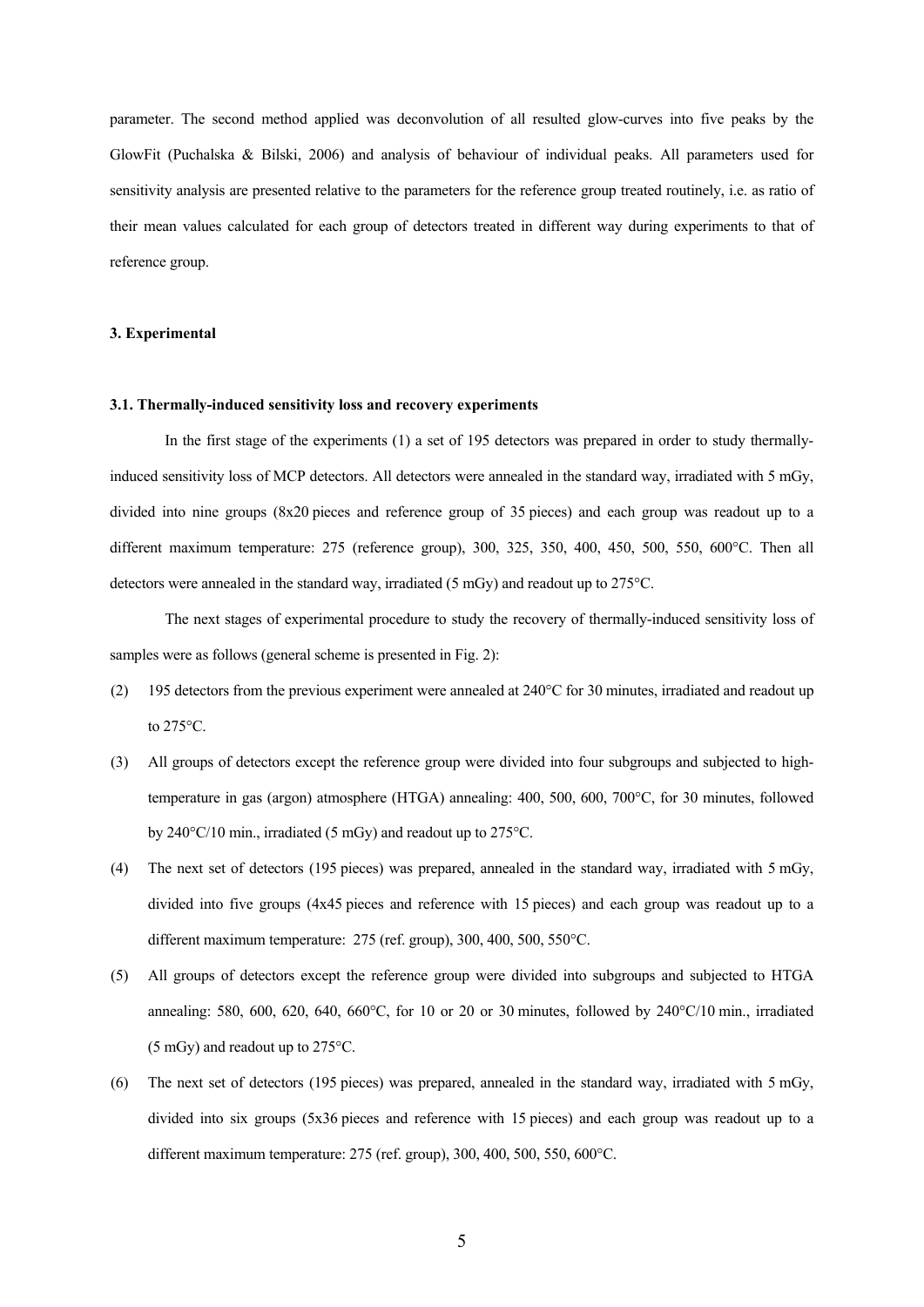(7) All groups of detectors except the reference group were divided into nine subgroups and subjected to HTGA annealing: 600, 620, 640°C, for 10 or 20 or 30 minutes, followed by  $270^{\circ}C/10$  min and  $240^{\circ}C/10$  min., irradiated (5 mGy) and readout up to 275°C.



Fig. 2. Schematic representation of the investigated thermal treatment of MCP samples. The effect of different high temperatures T<sub>h</sub> of annealing in argon atmosphere followed by 270°C/10 min. and/or 240°C/10 min. on the TL response has been studied. The time  $t<sub>h</sub>$  was chosen at 10, 20 or 30 min. Cooling was immediate between metal pieces cooled earlier to the temperature  $-17^{\circ}\text{C}$  in a freezer. All samples were readout at a constant heating rate  $β=2°C s<sup>-1</sup>$ .

After high-temperature annealing detectors were cooled immediately by putting them between metal pieces which had been cooled earlier to the temperature -17°C in a freezer.

### **3.2. Radiation-induced sensitivity loss and recovery experiments**

To study the recovery of radiation-induced sensitivity loss of samples two groups of detectors from our previous high-dose experiments were used:

- I. detectors (about 100 pieces) previously irradiated with nine steps of doses in the range  $0.5 500$  kGy of  ${}^{60}Co$ gammas at the Korea Atomic Energy Research Institute (KAERI) and readout up to 600°C (Bilski et al. 2008b);
- II. detectors (15 pieces) previously irradiated with three steps of doses: 5, 20 and 100 kGy of 10 MeV electrons at the Institute of Nuclear Chemistry and Technology in Warsaw, Poland and readout up to 550°C (Bilski et al. 2010) and five not used detectors from the same production batch.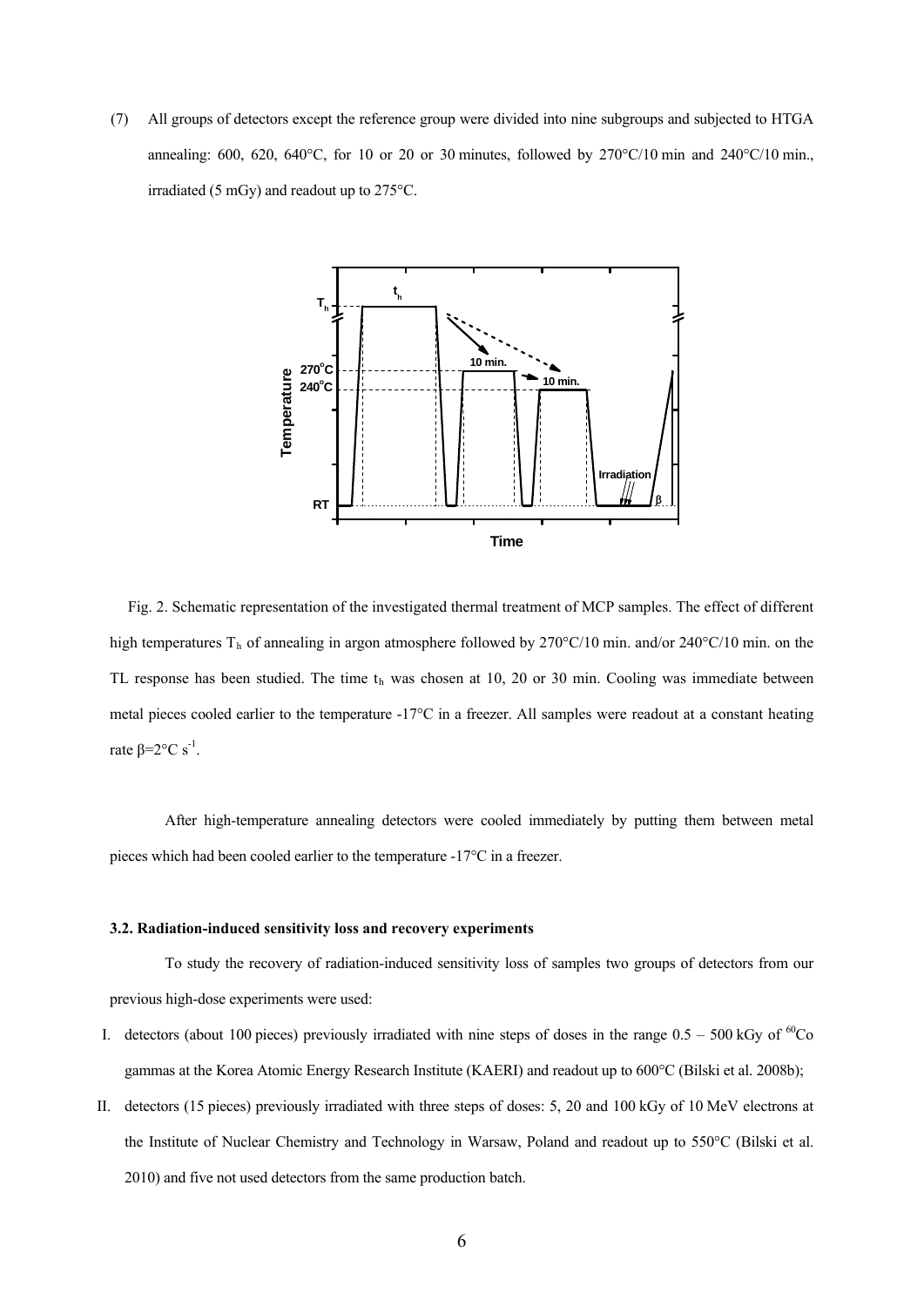The experimental procedure consists of standard annealing, 50 mGy irradiation and readout of all samples up to 275°C, then the developed HTGA annealing procedure was used with different temperature intervals. This procedure consists of HTGA annealing at 620°C, followed by 270°C/10 min and 240°C/10 min, 50 mGy irradiation and readout up to 275°C. For group I of detectors three different intervals of 20, 30 and 60 minutes of the 620°C anneal were applied consecutively, while for group II of detectors only 60 minutes of the 620°C anneal was applied.

## **4. Results and discussion**

#### **4.1. Thermally-induced sensitivity loss**

The typical glow-curves resulting from the thermally-induced sensitivity loss experiment (stage (1)) are presented in Fig. 3. The shape of the resulting glow-curves significantly depends on the maximum temperature of the previous readout. The maximum of the main dosimetric peak (peak 4) decreases for increasing previous readout's temperature up to 500°C, then increases. The 'tail' of the glow-curve grows for increasing previous readout's temperature up to 550°C, then shrinks back.



Fig. 3. The typical glow-curves of detectors previously readout up to different maximum temperatures in the range 275°C to 600°C.

Fig. 4 presents quantitatively the sensitivity loss of samples as a result of readouts up to different temperature limits higher than recommended for this material. It turned out that the total TL signal parameter is not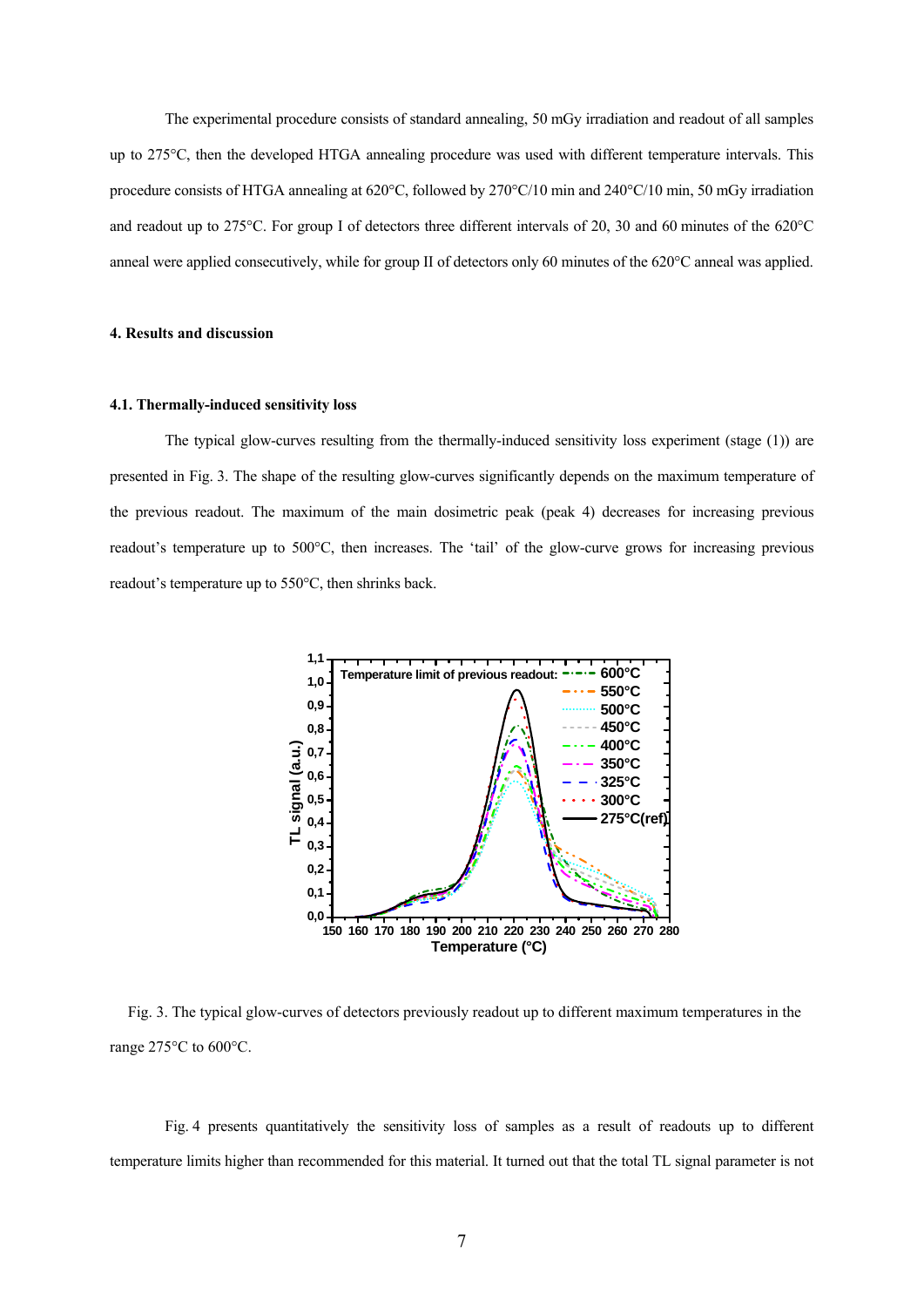useful for our purposes (to recover not only TL signal of the main dosimetric peak but also to regain the original shape of the glow-curve) as the decrease of the main peak height was compensated for by the growing 'tail' of the glow-curve for growing temperatures of annealing. Other parameters proved to be more suitable for our purposes and we use them in further analysis.



Fig. 4. Results of the multi-parameter analysis of relative sensitivity of detectors readout previously up to different temperature limits.

### **4.2. Effect of high-temperature annealing on thermally-induced sensitivity recovery**

A certain sensitivity recovery of MCP detectors was achieved by prolongation of annealing at routine temperature of 240°C to 30 minutes (stage (2)) but results were not satisfactory. Resulting qualitative changes of the glow-curve after applying 30 minutes of high-temperature annealing: 400, 500, 600, 700°C in argon atmosphere followed by  $240^{\circ}$ C for 10 min. (stage (3)) are presented in Fig. 5. It turned out that the annealing temperatures 400°C and 500°C definitely change the structure of the glow-curve, thus significantly worsening the sensitivity of detectors. The intensity of the high-temperature 'tail' of the main peak becomes comparable to intensity of the peak itself, and for 500°C is even higher; also the number of counts is relatively small. However, glow-curves for 600°C and 700°C are similar to that of a typical LiF:Mg,Cu,P glow-curve.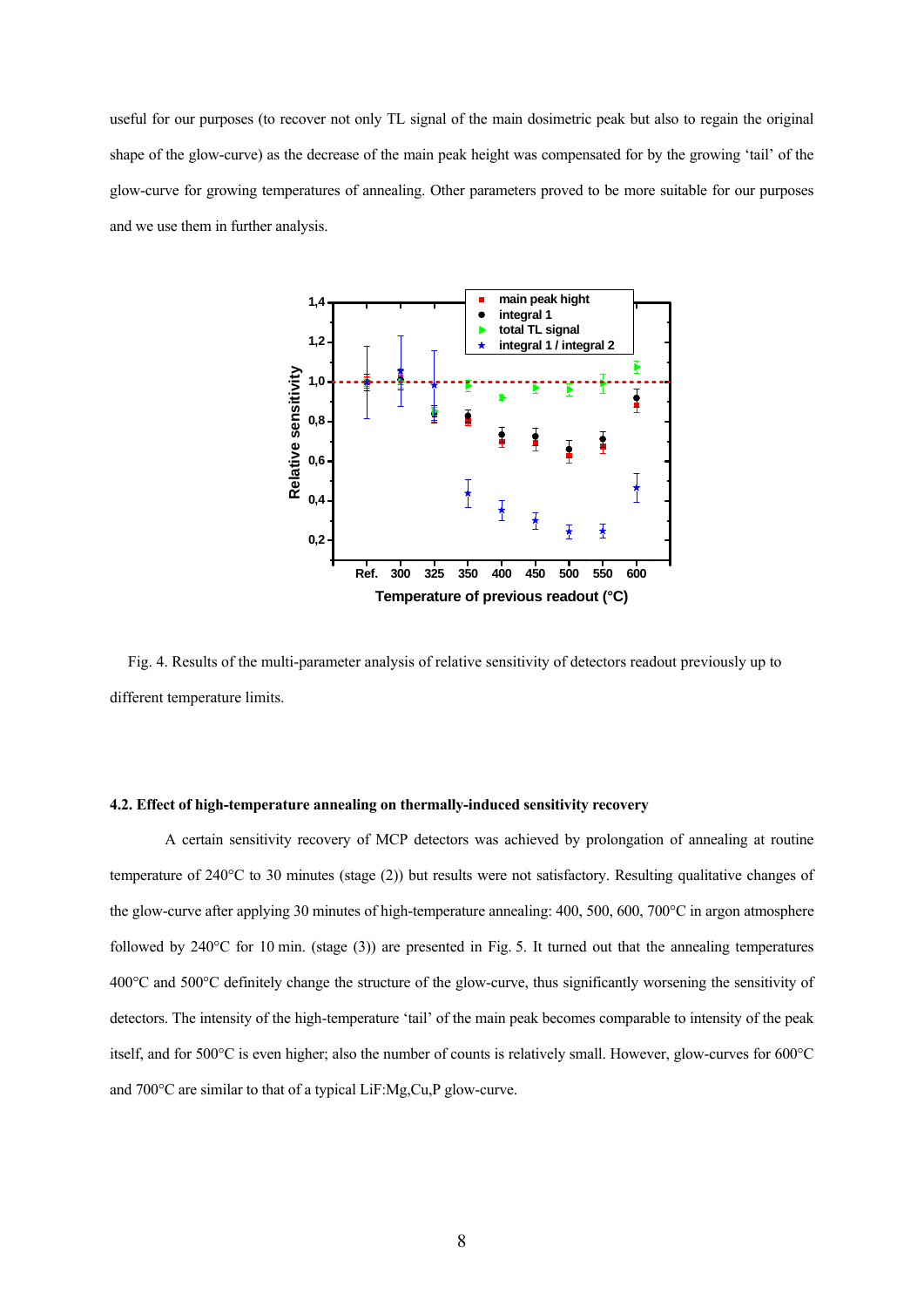

Fig. 5. The sets of glow-curves after HTGA annealing at temperatures: 400, 500, 600, 700°C in comparison to reference glow-curve (each set consists of eight typical glow-curves of detectors' groups readout previously up to different maximum temperatures in the range 275°C to 600°C).

Fig. 6 compares mean values of two parameters of quantitative analysis of these results for detectors annealed at different temperatures. Annealing at 600°C appears more suitable for the recovery of the main peak height (and also area under the peak) while taking into account the complete recovery of the original glow-curve shape far better temperature is 700°C.



Fig. 6. Relative sensitivity of detectors presented as the mean value for all groups of detectors annealed for 30 minutes at the same temperature (in the range 400-700°C).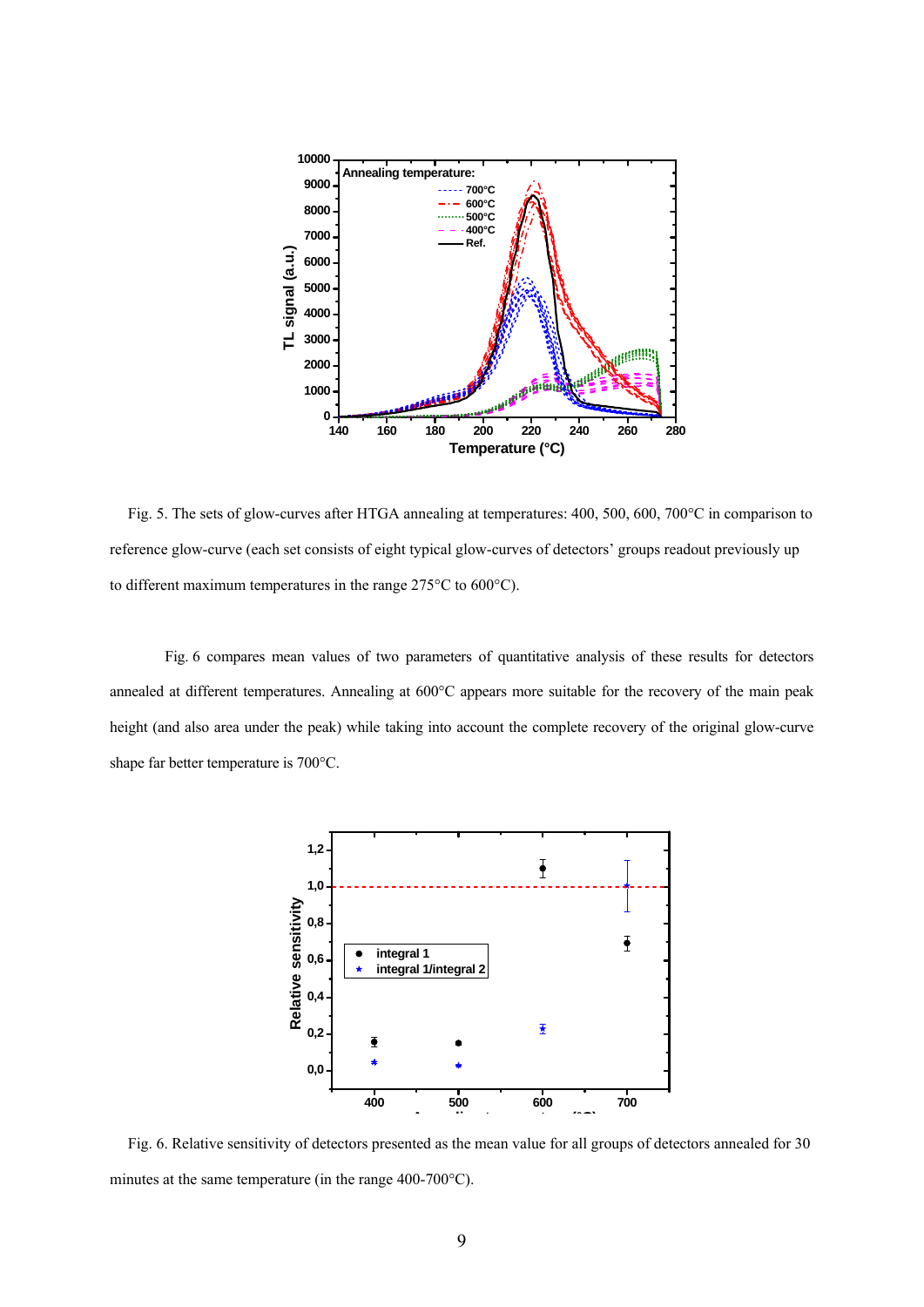It was also found that the use of IRFs of detectors increases scatter of above presented results. It turned out that dispersion of results shown in Fig. 6 calculated with IRFs compared to these calculated without them increases with increasing temperature of HTGA annealing as presented in Table 2. Thus we concluded that IRFs evaluated before high-temperature treatment are rather useless after high-dose and high-temperature TL measurement. Due to this all presented results are those calculated without using IRFs.

**Table 2. Ratio of standard deviation (SD) of results obtained with and without IRF after HTGA annealing** 

| HTGA annealing temperature $[°C]$ | $SD_{IRF}/SD_{n0IRF}$ |
|-----------------------------------|-----------------------|
| 400                               | $0.98 \pm 0.05$       |
| 500                               | $1.01 \pm 0.08$       |
| 600                               | $1.23 \pm 0.11$       |
| 700                               | $1.28 \pm 0.09$       |

Fig. 7 shows the typical glow-curves obtained for each annealing temperature from the range 580°C-660°C (stage (5)) for all annealing times applied and for all detectors groups readout previously to different maximum temperatures (in view of their small differences compared to variation). The glow-curves obtained are much more similar to the glow-curves of the reference group than those obtained in the previous experiment (stage (3)). It can be seen that in terms of the main dosimetric peak (peak 4) intensity, the closest to the reference group were sets of detectors annealed at 600°C and 620°C, and the higher the annealing temperature the better the reduction of the high temperature 'tail' of the main peak (peak 5). It was also noted that for most annealing temperatures the area under peak 3 was increased and a reduction of the area under peak 2 was also observed. Peak 1 was not observed even for the reference group.



Fig. 7. TL glow-curves typical for all groups of detectors and durations of HTGA annealing in the range of temperature 580-660°C.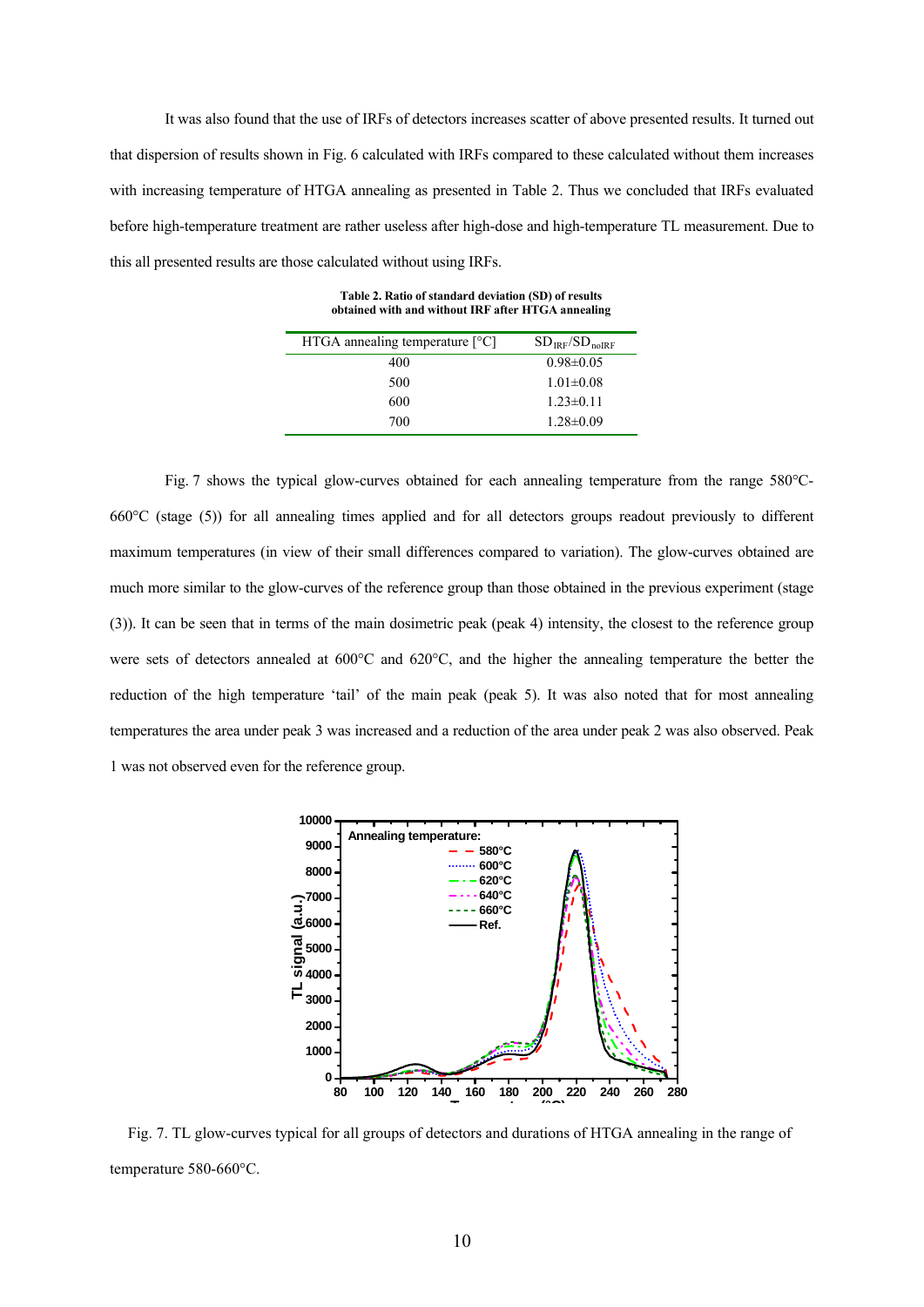Analysis of the area under the main dosimetric peak (i.e. without the high temperature 'tail') indicates the total recovery of sensitivity after annealing at temperatures 600°C and 620°C, both for 20 and 30 minutes. However, taking into account the contribution of the high temperature 'tail' of the main peak, the best results of its reduction were obtained for the highest temperature used (i.e. 660°C) for annealing times of at least 20 minutes (10 minutes apparently was not long enough to result in full recovery of the shape of the glow-curve). Figures 8 and 9 show the results for 20 minutes of HTGA annealing time for all annealing temperatures applied (580-660°C).



Fig. 8. The relative sensitivity of the main peak area for 20 minutes of HTGA annealing in the specific temperature from the range 580°C-660°C.



Fig. 9. The TL relative 'shape' parameter (integral 1/integral 2) after 20 minutes of HTGA annealing in the specific temperature from the range 580°C-660°C.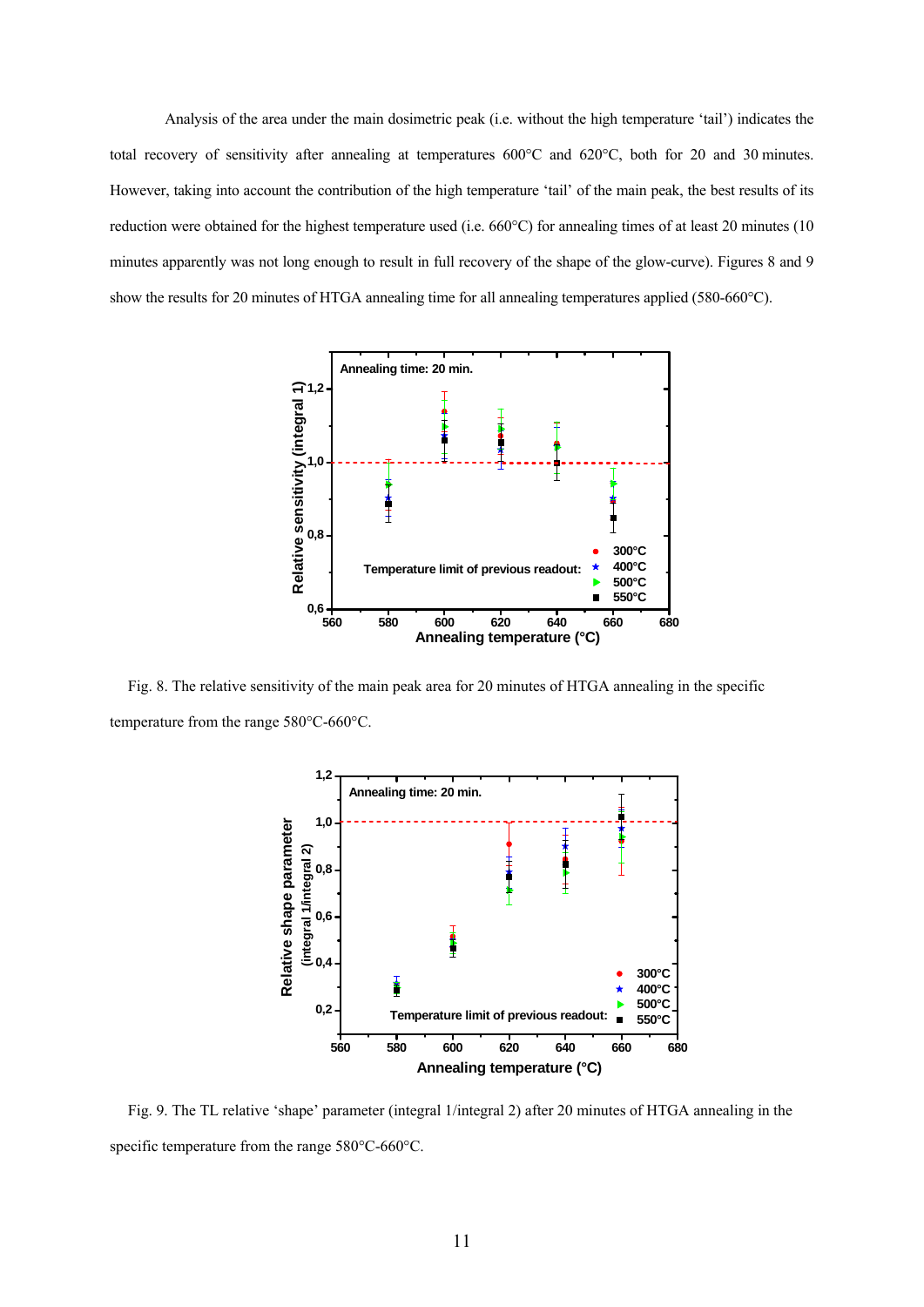In addition, the results for groups of detectors readout previously up to a different temperature limit depend differently on the annealing time; see Fig. 10. Results confirm that when it comes to reduction of the high temperature 'tail' of the main peak, the temperatures 580°C and 600°C give the worst results. For these temperatures the dependence on duration of annealing is different than for 640°C and 660°C: in the former case prolongation of annealing time is unfavourable as the high temperature 'tail' of the main peak increases, whereas for higher annealing temperatures the annealing gives better effects when it is longer. This trend is indicated with arrows in Fig. 10. At the temperature of 620°C the recovery of sensitivity is at the similar level for all annealing duration.



Fig. 10. The relative 'shape' parameter (integral 1/integral 2) for group of detectors readout previously up to 550°C (arrows show general trends).

Results obtained by deconvolution of the glow-curve into five individual peaks (an example of a deconvoluted glow-curve is presented in Figure 11) are similar to those obtained by integrating the glow-curves in the respective temperature ranges. Namely, the peak 4 area is the closest to the reference group after HTGA annealing at 620°C and 640°C, whereas the area under the peak 5 is responsible for the occurrence of the characteristic 'tail' at the high temperature and is effectively eliminated by the highest temperature of annealing. The examples of results are presented in Figures 12 and 13.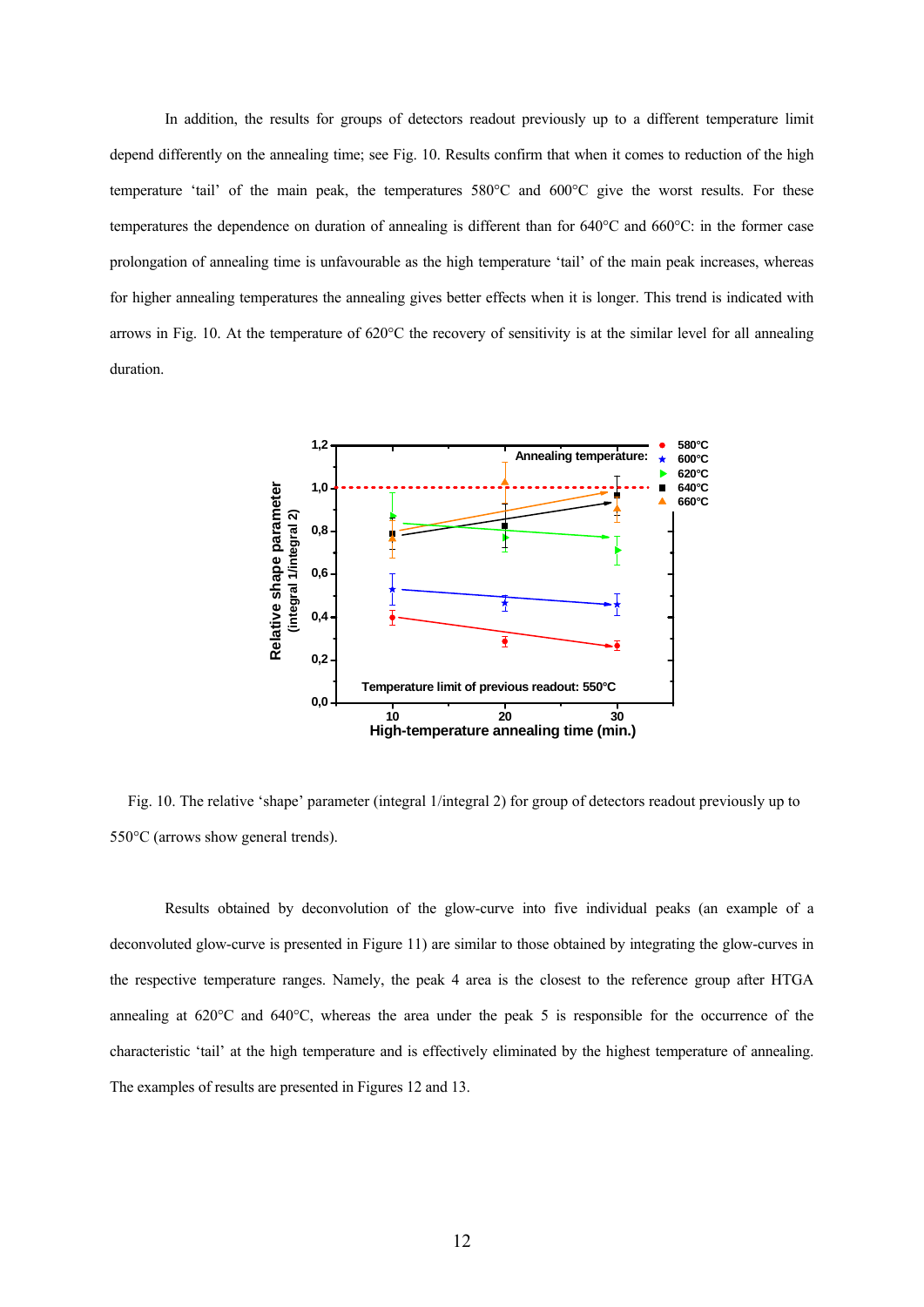

Fig. 11. An example of the glow-curve resulted from the HTGA annealing at 600°C for 10 min. followed by 240°C for 10 min. deconvoluted into five peaks.

Previous analysis leads to the conclusion that the temperature around 600°C and 620°C effectively regenerates the area of the main peak, i.e. the intensity of the dosimetric peak, but does not reduce the high temperature 'tail' fully, while higher temperature of annealing better reduce the growth of high-temperature 'tail', but reduces also the intensity of the main dosimetric peak.



Fig. 12. The relative sensitivity of the area under the deconvoluted peak 4 for 20 minute HTGA annealing as a function of HTGA annealing temperature with a distinction between groups of detectors readout previously up to different temperature limits.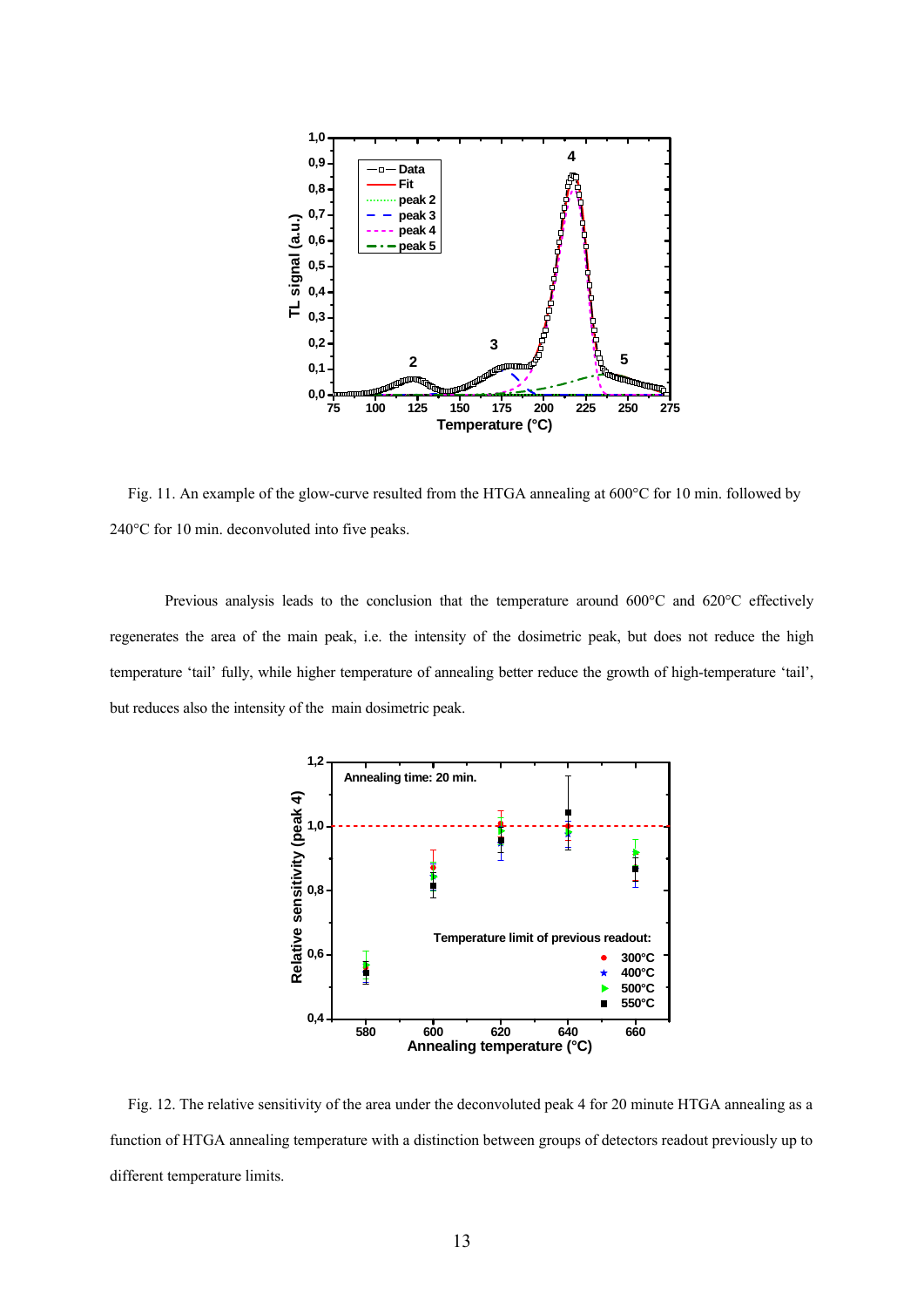

Fig. 13. The relative sensitivity of the area under the deconvoluted peak 5 for 20 minute HTGA annealing as a function of HTGA annealing temperature with a distinction between groups of detectors readout previously up to different temperature limits.

Thus, in the last step of searching for the best annealing procedure to be able to recover thermally-induced sensitivity loss, the impact on the high-temperature 'tail' of the glow-curve was examined by adding 270°C/10 min. annealing to the annealing procedure (stage (7)). A similar technique was applied by Tang et al. (2000). Improving the shape of the glow-curve would give the possibility of annealing at lower temperatures (e.g. 600°C, 620°C) with higher sensitivity in the main peak preserved.

Additional annealing (270°C/10min.) proved to be an effective tool for reducing the high temperature 'tail' of the glow-curve. The intensity of the main peak is the largest after annealing in 600°C; however, it appears that annealing at  $620^{\circ}$ C restored the glow-curve shape fully (Fig. 14). In the case of lower temperatures (i.e.  $600^{\circ}$ C) a residual of the high temperature 'tail' is still visible, and for the highest annealing temperature (640°C) the area under the peak 5, responsible for the high temperature 'tail' is smaller (up to 40%) than in the reference group (Fig. 15). The highest dispersion of responses for each group of detectors and the uncertainty of the values was obtained for 10 minutes of high-temperature annealing.

Finally, taking into account both qualitative and quantitative analysis, which was carried out in two ways (TL glow-curve integration within certain ranges and deconvolution of the glow-curve), annealing conditions have been established (temperature and time) that effectively remove a decrease of the sensitivity of MCP detectors due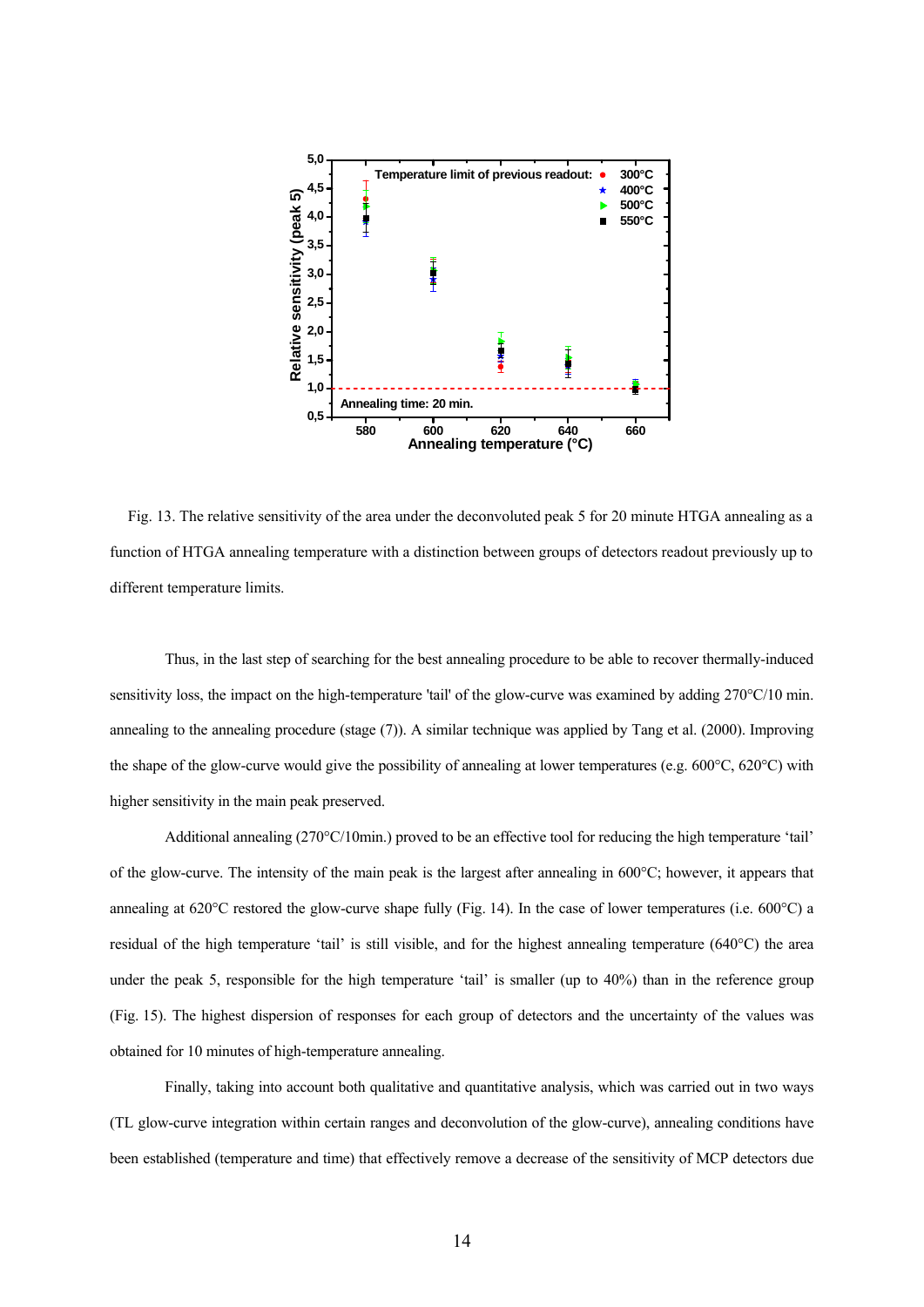to the high temperature readout. Due to the very high intensity of the main peak, the effective reduction of the high temperature 'tail' and a relatively small dispersion indicated between groups of detectors, the HTGA annealing at 620°C for 20 minutes has been selected, followed by 270°C/10 min. and 240°C/10 min., in order to restore the original shape of the glow-curve.



Fig. 14. The relative sensitivity of the main peak integral (integral 1) for annealing temperature 620°C as a function of annealing duration, distinguishing different groups of detectors.



Fig. 15. The relative sensitivity of the area of the deconvoluted peak 5 of the glow-curve for 20 minutes annealing duration as a function of annealing temperature, distinguishing different groups of detectors.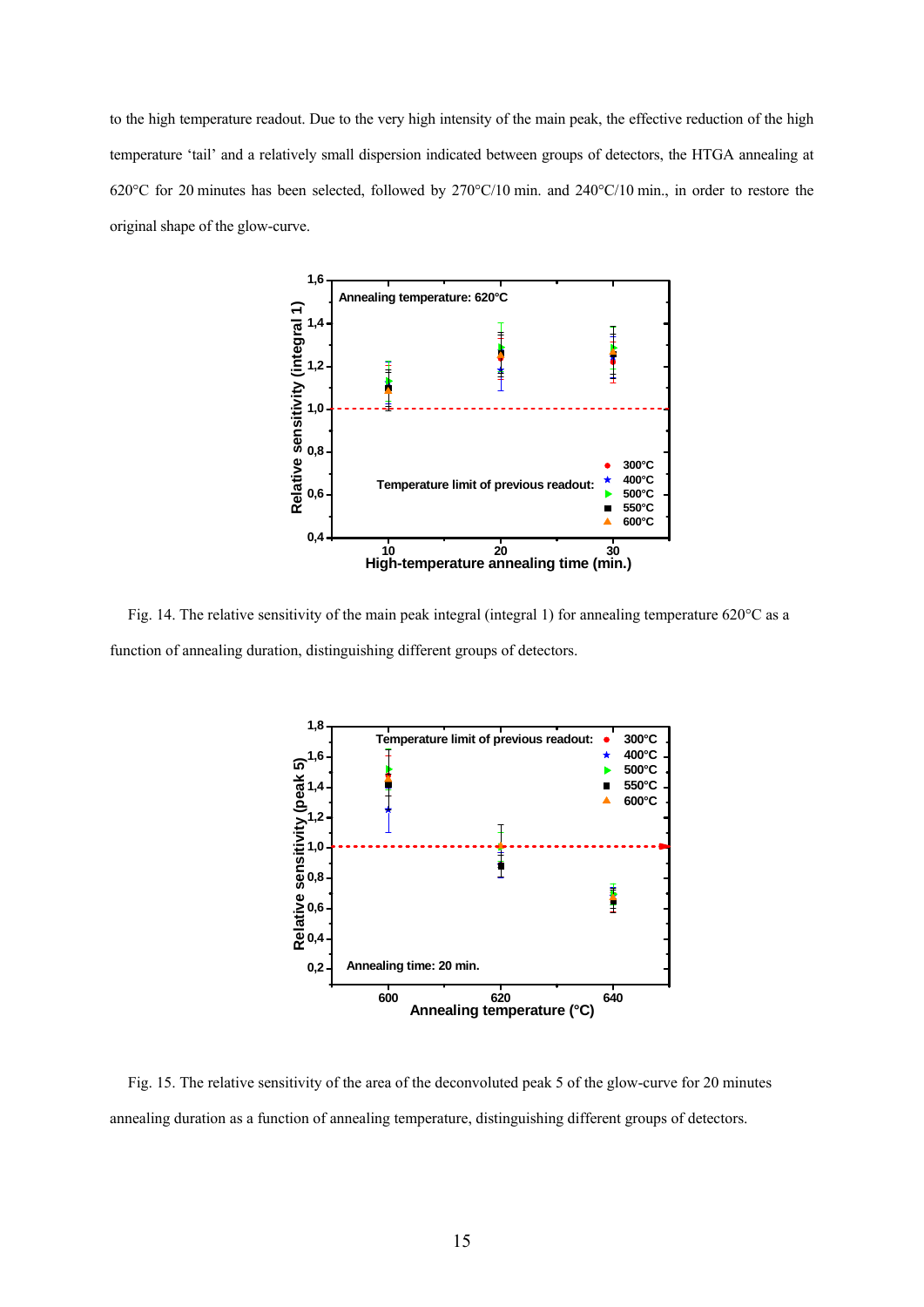### **4.3. Effect of high-temperature annealing on radiation & thermally-induced sensitivity recovery**

After applying selected annealing procedure, the recovery of thermally-induced sensitivity loss of detectors used in high-dose gamma experiment (exposed with nine steps of doses up to 500 kGy) was expected. The loss in sensitivity was caused by high temperature limit of readout, the application of which was necessary to record the peak 'B'; however, high doses also damage the sensitivity of detectors. It was also decided to prolong HTGA annealing to 30 minutes, and then to 60 minutes in order to regain the rest of the sensitivity which was not recovered after the first 20 minute HTGA procedure (for detectors previously irradiated with 50 kGy gamma doses and higher). HTGA annealing was always followed by annealing at 270°C for 10 minutes and 240°C for 10 minutes. The resulted relative sensitivity recovery of MCP detectors after subsequent annealing conditions is shown in Fig. 16. Due to lack of not used detectors of this batch (produced in 2005) the result for the group exposed to lowest dose and treated routinely was adopted as the reference value.

The HTGA annealing procedure at 620°C extended to 60 minutes followed by annealing at 270°C for 10 minutes and at 240°C for 10 minutes was tested for the detectors from the 10 MeV electron beam exposures at doses of 5 kGy, 20 kGy and 100 kGy. Their sensitivity damage relative to the reference group (not used earlier detectors of the same production batch) tested before the HTGA annealing is shown in Fig. 17. Fig.17 also presents recovery of relative TL sensitivity of these detectors resulting from the HTGA 60 minutes procedure. Full recovery of the sensitivity of detectors was achieved.



Fig. 16. The relative sensitivity of the detectors from high-dose gamma experiment after different subsequent annealing conditions.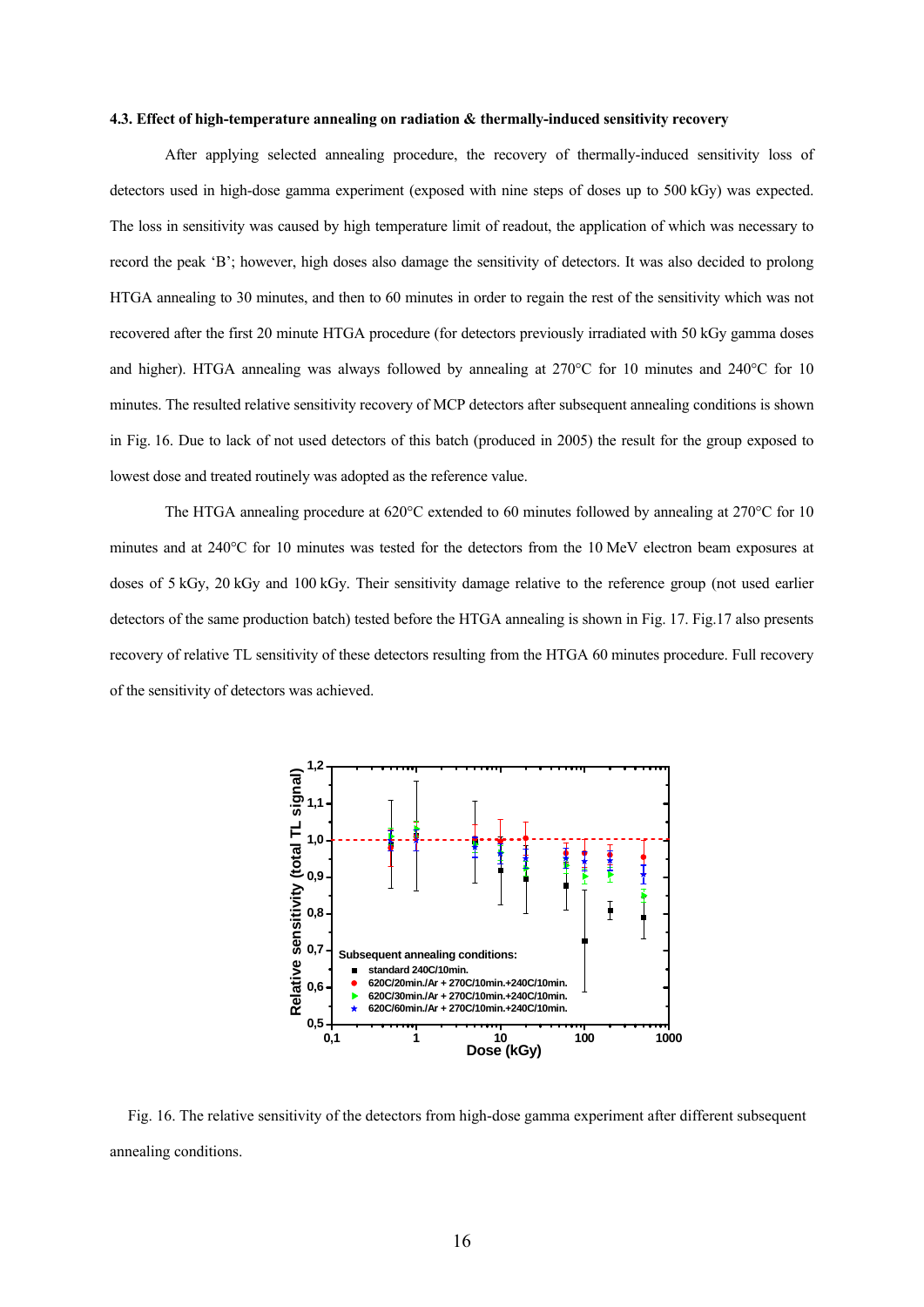

Fig. 17. The relative sensitivity of the detectors from high-dose electron experiment annealed: in standard conditions – empty symbols, with the special HTGA procedure (620°C/20 min./Ar+270°C/10 min.+240°C/10 min.) – filled symbols.

## **5. Summary and conclusions**

LiF:Mg,Cu,P can measure doses ranging from below 1 µGy to about 1 MGy (twelve orders of magnitude), also in mixed radiation fields with thermal and epithermal neutron presence; however, up to now it was not possible to reuse detectors after high-dose measurement due to their sensitivity loss.

To recover sensitivity of MCP detectors several annealing procedures were investigated, applying different temperatures (from 400°C up to 700°C) for different periods of time (10-60 minutes) in argon atmosphere. We have found that temperatures close to 620°C allow the restoration of TL sensitivity of MCPs, which have undergone earlier high temperature readout. This procedure has been applied to the MCP samples which have been earlier irradiated with high radiation doses and readout up to 600°C. It allowed regaining part of the sensitivity lost due to the non-standard readout process. The next step of our study was finding out a thermal treatment procedure which also allowed regaining the TL sensitivity damage caused by high radiation doses.

We have proved that the loss of MCP sensitivity, as a consequence of high-temperature readout can be fully recovered by the HTGA 620°C/20 min. annealing, followed by 270°C/10 min. and 240°C/10 min., while sensitivity loss caused by high-dose measurements (combined high-dose and high-temperature sensitivity loss)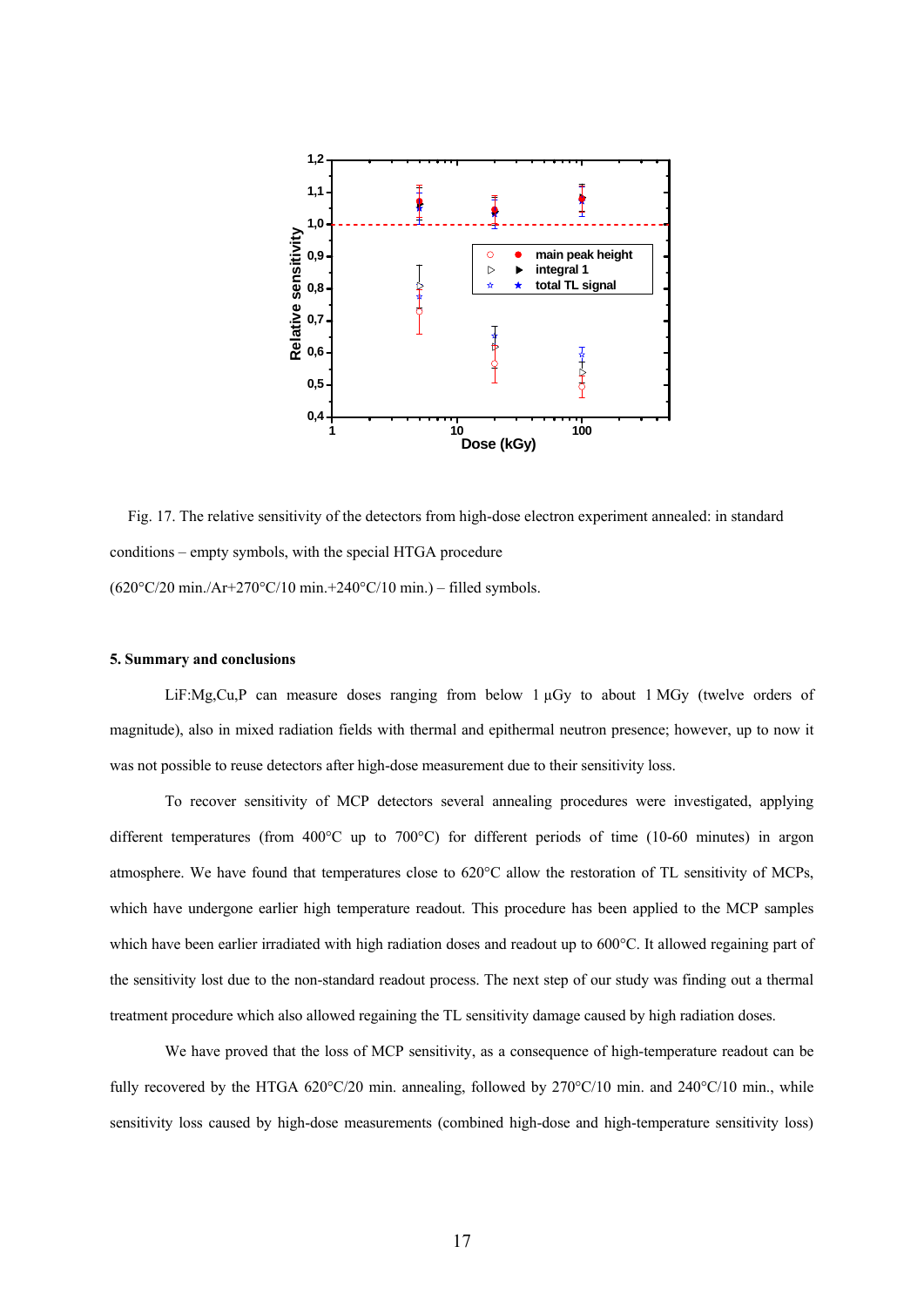after gamma and electron high-dose irradiation can be fully restored by the HTGA 620°C/1h annealing, followed by 270°C/10 min. and 240°C/10 min. for the samples exposed earlier to doses up to  $10^5$  Gy.

In this way we were able to recover MCP sensitivity fully, allowing for reuse of the samples after highdose and high-temperature treatment. We have proven that the thermally and radiation-induced sensitivity loss of LiF:Mg,Cu,P is fully reversible. This indicates that high temperature and high doses of radiation are not causing irreversible changes in the material so whatever changes or damages are occurring in the defect structure (trapping, luminescent and competitive centres) of this phosphor, it can be restored by a certain sequence of annealing procedures. The work can therefore be of potential practical importance and has extended our phenomenological understanding of the behaviour of this material following high-dose and high-temperature treatment.

#### **Acknowledgments**

Work performed within the strategic research project 'Technologies supporting the development of safe nuclear power' financed by the National Centre for Research and Development (NCBiR). Research Task 'Research and development of techniques for the controlled thermonuclear fusion', Contract No. SP/J/2/143234/11.

#### **References**

Ben-Amar, G., Ben-Shachar, B., Oster, L., Horowitz, Y., Horowitz, A., 1999. Investigation of the glow peak parameters, reusability and dosimetric precision of LiF:Mg,Cu,P at high heating rates up to 20 K.s-1, Radiat. Prot. Dosim., 84, 235-238.

Bilski, P., Budzanowski, M., Olko, P., 1997. Dependence of LiF:Mg,Cu,P (MCP-N) glow curve structure on dopant composition and thermal treatment. Radiat. Prot. Dosim. 69, 187-198.

Bilski, P., 2002. Lithium fluoride: from LiF:Mg,Ti to LiF:Mg,Cu,P. Radiat. Prot. Dosim. 100, 196-206.

Bilski, P., Olko, P., Puchalska, M., Obryk, B., Waligorski, M.P.R., Kim, J. L. 2007. High-dose

characterization of different LiF phosphors. Radiat. Meas. 42, 582–585.

Bilski, P., Cybulski, T., Puchalska, M., Ptaszkiewicz, M., 2008a. Sensitivity loss and recovery for individual TL peaks in LiF:Mg,Ti and LiF:Mg,Cu,P after high-dose irradiation. Radiat. Meas. 43, 357-360. Bilski, P., Obryk, B., Olko, P., Mandowska, E., Mandowski, A., Kim, J.I., 2008b. Characteristics of

LiF:Mg,Cu,P thermoluminescence at ultra-high dose range. Radiat. Meas. 43, 315-318.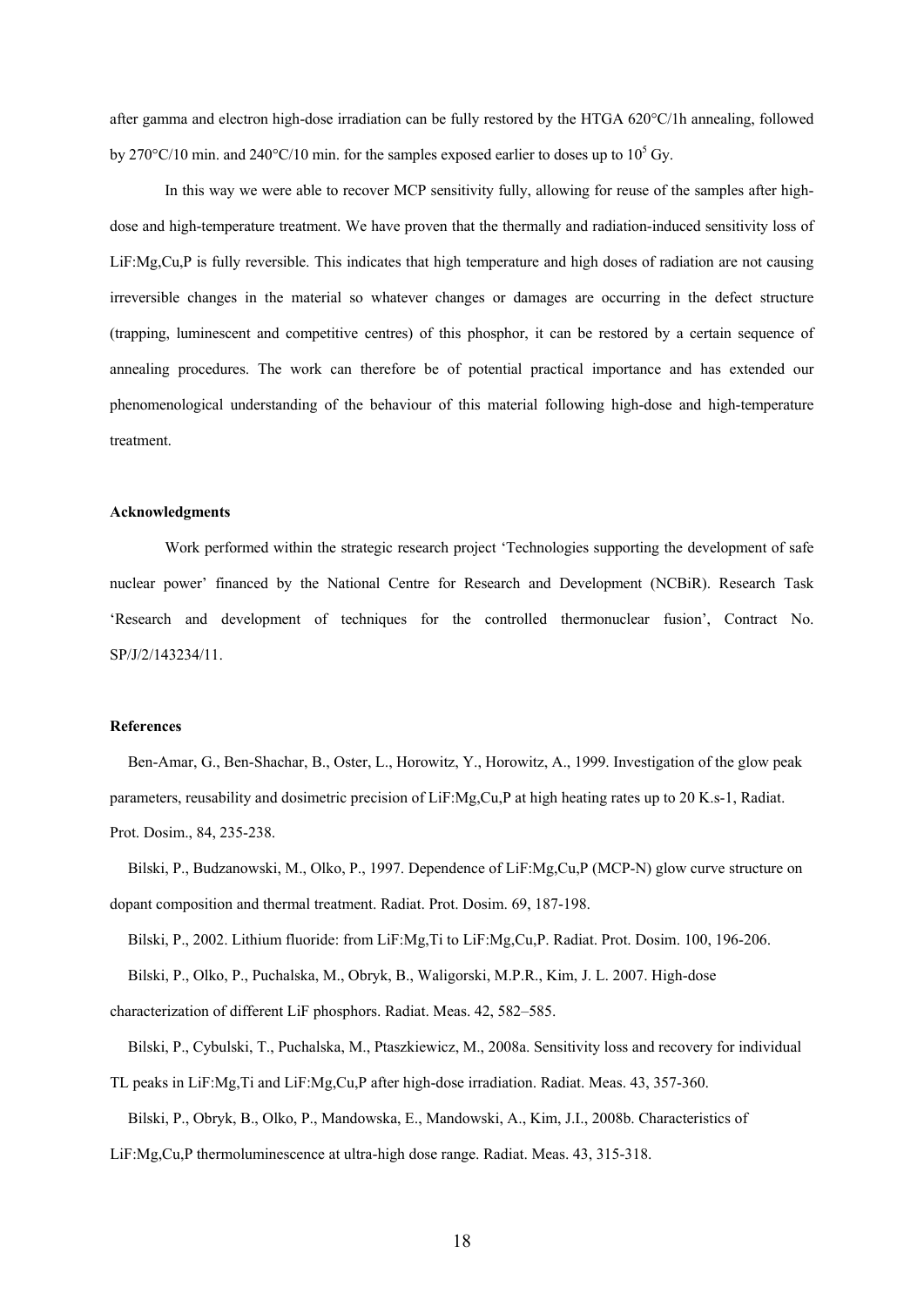Bilski, P., Obryk, B., Stuglik, Z., 2010. Behaviour of LiF:Mg,Cu,P and LiF:Mg,Ti thermoluminescent detectors for electron doses up to 1 MGy. Radiat. Meas. 45, 576-578.

Bos, A.J.J., 2001. High sensitivity thermoluminescence dosimetry. Nucl. Instr. And Meth. B 184, 3-28. Cai, G.G., Wu, F. and Zuo, J. X., 1994. Radiation-induced damage and its recovery to thermoluminescence sensitivity of LiF:Mg,Cu,P crystal. Radiat. Effects Defects Solids 132, 257–264.

Gieszczyk, W., Bilski, P., Obryk, B., Olko, P., Bos, A.J.J. Measurements of high-temperature emission spectra of highly irradiated LiF:Mg,Cu,P TL detectors. Radiat. Meas., submitted.

Horowitz, Y.S., 1993. LiF:Mg,Ti versus LiF:Mg,Cu,P: The competition heats up. Radiat. Prot. Dosim. 47, 135–141.

McKeever, S. W. S., Moscovitch, M., Townsend, P. D., 1995. Thermoluminescence dosimetry materials: properties and uses, Nuclear Technology Publishing.

Meijvogel, K. and Bos, A.J.J., 1995. Influence of thermal treatments on glow curve and thermoluminescence emission spectra of LiF (Mg,Cu,P). Radiat. Meas. 24, 239-247.

Obryk, B., Bilski, P., Budzanowski, M., Fuerstner, M., Ilgner, C., Jacquenod, F., Olko, P., Puchalska, M., Vincke, H., 2008. The response of different types of TL lithium fluoride detectors to high-energy mixed radiation fields. Radiat. Meas. 43, 1144-1148.

Obryk, B., Bilski, P., Budzanowski, M., Fuerstner, M., Glaser, M., Ilgner, C., Olko, P., Pajor, A., Stuglik, Z., 2009. Development of a method for passive measurement of radiation doses at ultra-high dose range. IEEE Trans. Nucl. Sci. 56, 3759-3763.

Obryk, B., Bilski, P., Glaser, M., Fuerstner, M., Budzanowski, M.., Olko, P., Pajor, A., 2010a. The response of TL lithium fluoride detectors to 24 GeV/c protons for doses ranging up to 1 MGy, Radiat. Meas. 45, 643-645.

Obryk, B., Bilski, P., Olko, P., 2010b. Method of thermoluminescent measurements of radiation doses from micrograys up to a megagray with a single LiF:Mg,Cu,P detector, Radiat. Prot. Dosim. 144, 543-547.

Obryk, B., Glaser, M., Mandic, I., Bilski, P., Olko, P., Sas-Bieniarz, A., 2011a. Response of various types of lithium fluoride MCP detectors to high and ultra-high thermal neutron doses, Radiat. Meas. 46, 1882-1885.

Obryk, B., Bilski, P., Budzanowski, M., Olko, P., 2011b. From nGy to MGy – new TL dosimetry of complex radiation at high-energy accelerators and thermonuclear fusion facilities, Nuclear Measurements, Evaluations and Applications - NEMEA-6, Workshop Proceedings, Nuclear Energy Agency, OECD 2011, Kraków, NEA/NSC/DOC(2011)4, pp. 187-194, available online at [www.oecd-nea.org/science/wpec/nemea6](http://www.oecd-nea.org/science/wpec/nemea6)